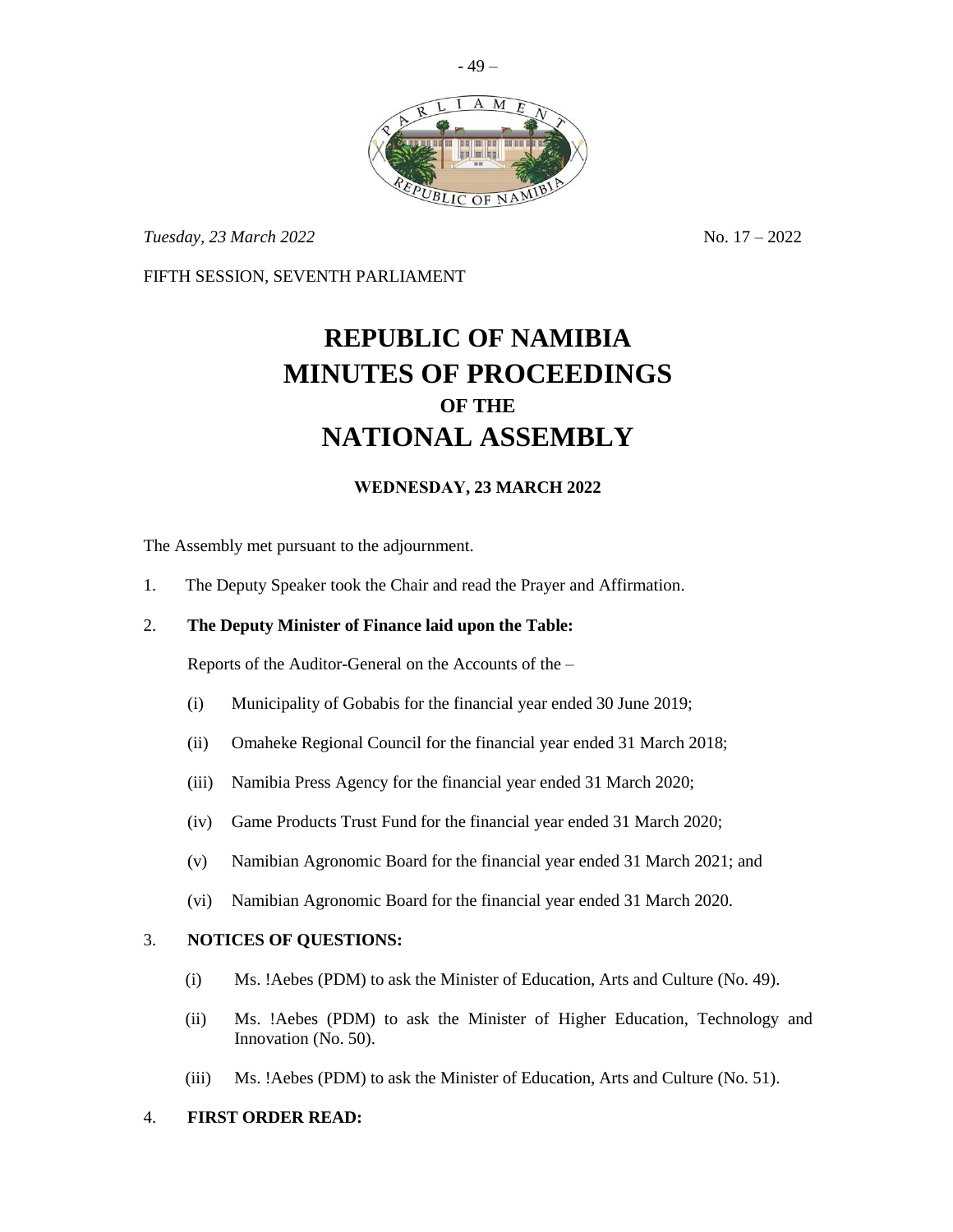Resumption of Debate on Second Reading – *Public Procurement Amendment Bill* [B. 4 – 2022].

Question before the Assembly on Thursday, 17 March 2022, as moved by the Minister of Finance (page 4).

Question put: That the Bill be read a Second Time.

Agreed to.

*Public Procurement Amendment Bill* [B. 4 – 2022] read a Second Time.

#### 5. **SECOND ORDER READ:**

Resumption of Debate on Second Reading – *Combating of Rape Amendment Bill* [B. 2 – 2022].

Question before the Assembly on Wednesday, 16 March 2022, as moved by the Minister of Justice (page 15): That the Bill be read a Second Time.

On the motion of Ms. Kooper, seconded by the Minister of Environment, Forestry and Tourism, debate adjourned until Tuesday, 29 March 2022.

6. **THIRD ORDER** deferred by Mr. Shihumbu to Wednesday, 30 March 2022.

#### 7. **FOURTH ORDER READ:**

Resumption of Debate on the conditions of Local Authorities and why many of them fail to execute their mandates.

Question before the Assembly on Thursday, 17 March 2022, as moved by Mr. Kauandenge (page 28): That the Motion be adopted.

On the motion of Ms. Kafula, seconded by Mr. Ithete, debate adjourned until Tuesday, 29 March 2022.

#### 8. **FIFTH ORDER READ:**

Resumption of Debate to redress poverty in the Kavango, Kunene, Zambezi and Ohangwena regions.

Question before the Assembly on Thursday, 10 March 2022, as moved by Mr. Tjeundo (page 11): That the Motion be referred to a Parliamentary Standing Committee for further scrutiny and report back to the Assembly.

On the motion of the Deputy Minister of Works and Transport, seconded by the Minister of Defence and Veterans Affairs, debate adjourned until Thursday, 24 March 2022.

## 9. **SIXTH ORDER READ:**

Resumption of Debate on Second Reading – *Combating of Domestic Violence Amendment Bill* [B. 1 – 2022]*.*

Question before the Assembly on Wednesday, 23 February 2022, as moved by the Minister of Justice (page 18): That the Bill be read a Second Time.